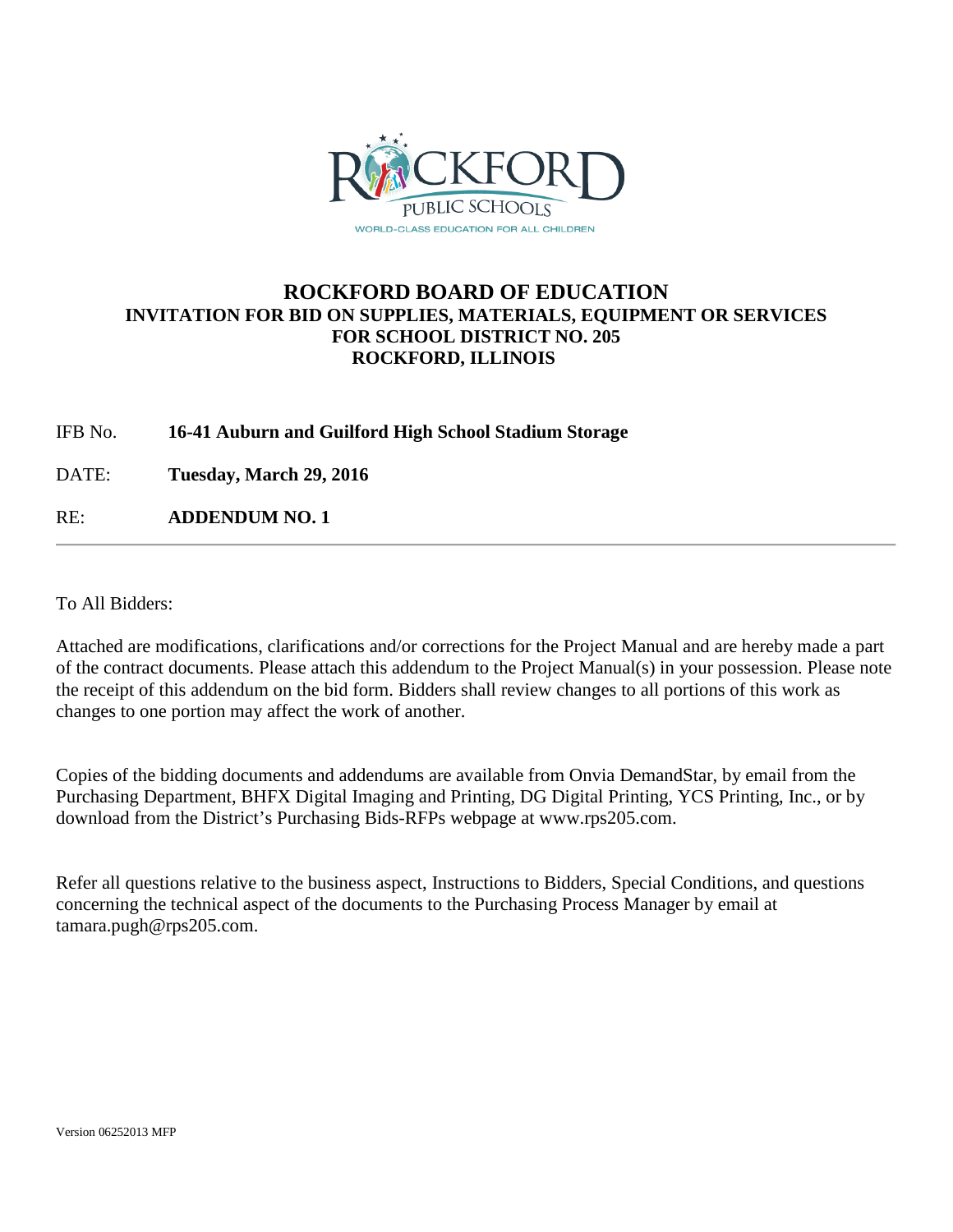

## **ADDENDUM**

TO: PROSPECTIVE BIDDERS

RE: ADDENDUM # 1

SD 205 PROJECT NUMBER: 1583 & 1584 BFA PROJECT NUMBER: 969 IFB No.: 16-41

FOR: Under Grandstand Storage at Swanson Stadium and Wyeth Stadium ADDRESS: Swanson Stadium, 5620 Spring Creek Road, Rockford, IL Wyeth Stadium, 5110 Auburn Street, Rockford, IL

DATE: 03-28-2016

Please attach Addendum 1 to the above Drawings, and kindly take same into consideration in preparing your proposal.

 $By$   $\overline{\phantom{a}}$ 

Rob C. Belles, Belles Firm of Architecture Inc.

**This addendum consists of 2 text pages including this sheet.**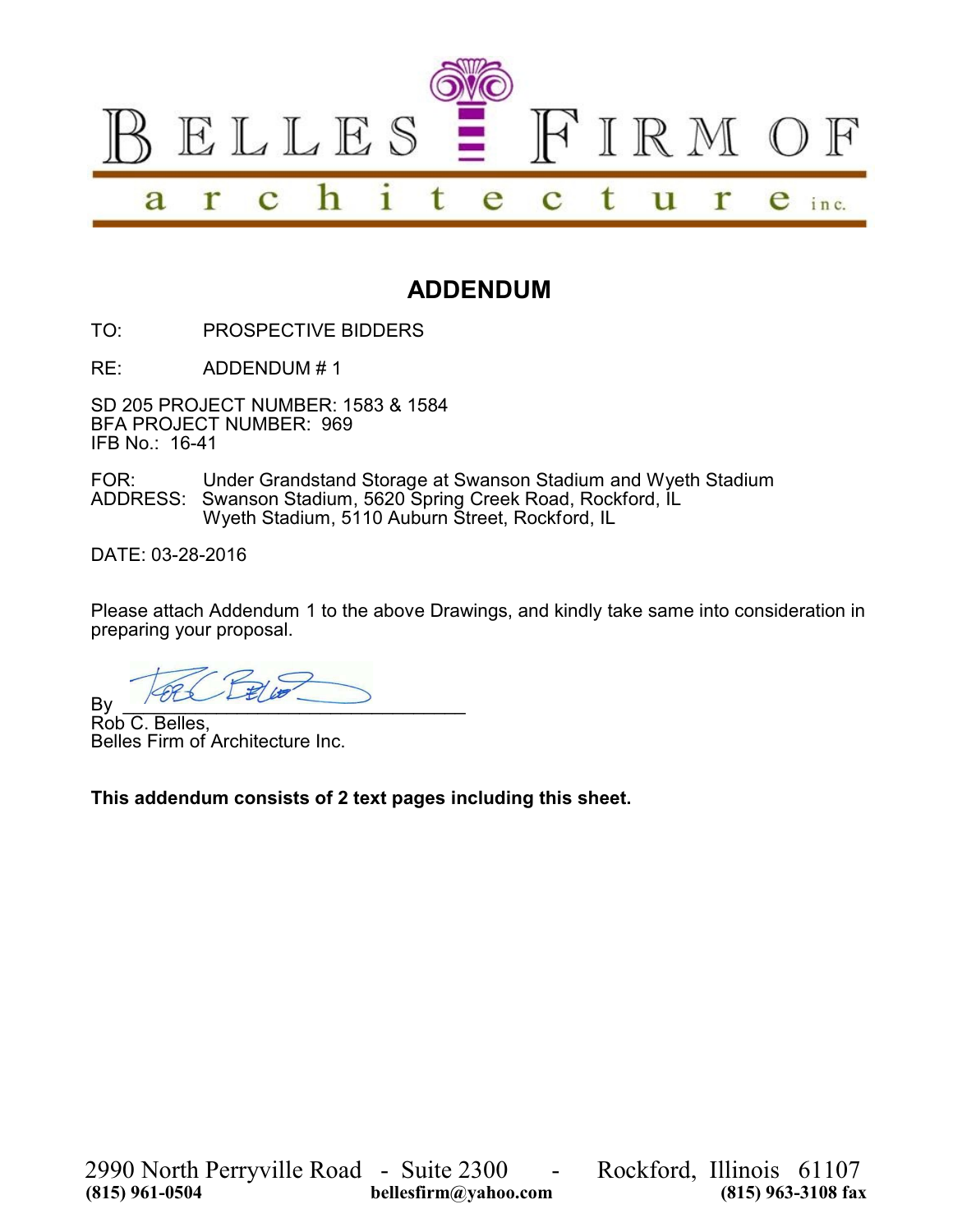SD 205 Project Number: 1583 & 1584 BFA Project Number: 969 IFB No. 16-41 For: Under Grandstand Storage at Swanson Stadium and Wyeth Stadium

## **ADDITIONS CHANGES & CLARIFICATIONS TO THE DRAWINGS & SPECIFICATIONS**

The following is intended to document questions, comments, and discussions that occurred at the Pre-Bid Meeting on March 24,2016, at Swanson and Wyeth Stadiums.

1) Signed and Sealed Structural Engineering drawings are not required for Alternate 1 and Alternate 2. The Contractor will, however, be required to provide Shop Drawings, span tables, and other supporting data to illustrate, to the satisfaction of Owner and Architect, that all loads are adequately carried by ALL structural members Furnished and Installed by the Contractor. Architect is willing to review this information PRIOR to submission of bids.

Roof: 15 psf dead load, 25psf live load. Walls: 90mph wind load / 20psf.

2) Contractors may bid one, or all construction types. Contractors are NOT required to bid ALL construction types, as previously stated in the Pre-Bid Meeting. Contractors to write "NO BID" if not providing a bid for a construction type - do NOT leave any blanks!